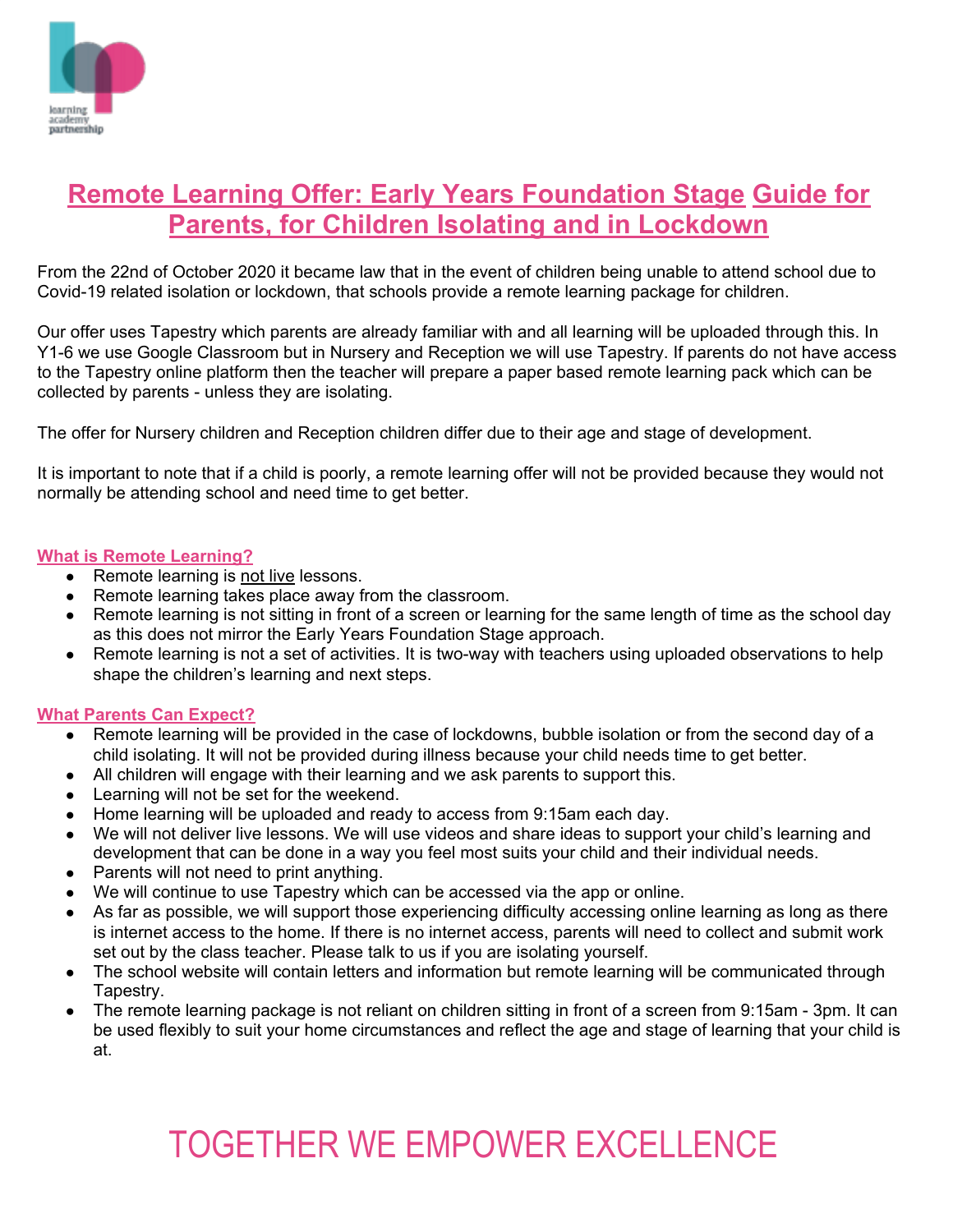

#### **Role of Teachers**

- To ensure that the quality of learning is sustained in the remote learning package.
- To provide feedback in a timely manner where it will make the most impact on learning.
- To communicate with parents if they have any concerns.
- To check in with parents and children.
- To ensure that the curriculum offer mirrors the offer in school as closely as possible.
- To ensure that children who rely on a paper-based, remote learning package are not disadvantaged.

#### **Role of Parents**

- Parents are asked to upload their child's experiences to Tapestry as directed by the class teacher.
- To contact the class teacher via the school office if they have any difficulties.
- Ensure children take regular breaks and get active throughout the day.
- Talk to their child about how the day will be organised when will they be learning, when are the breaks, when is the finish time etc.
- Engage with check-ins with the school to help shape the remote learning offer.

#### **Role of the Pupil**

- Follow all the normal computer safety rules.
- If you see something that is worrying or unkind, tell your parents.
- Complete your learning each and every day.
- Tell your grown up if you are finding it too hard or too easy.
- Do your best and work as hard as you would in school.

#### **Remote Learning Package for Children in Reception via Tapestry**

- **● Daily Phonics**Teachers will upload daily videos which contain phonics lessons which ensure that children keep up with their phonics learning as if they were in school. It will be matched to the sounds they would be learning in class. These lessons will match the phonics programme for the school (Bug Club or Read Write Inc)
- **● Daily Maths and Number** Each day a video will be uploaded to Tapestry which is a short maths lesson and there will be a linked activity for your child to complete. They will use resources from White Rose Maths and NRich which mirror what is happening in school.
- **Daily Story Time** Developing language and a love of reading is vital. To mirror a normal school day a video of a story being read will be uploaded so that your child can access a story each day. Sometimes these will be links to websites and other times they will be recording of teachers from across our schools who are sharing a story.

#### **● Daily Curriculum Learning**

5 activities a week linked to the early years curriculum that mirror what is happening in class will be uploaded to Tapestry. This will provide parents the flexibility to choose a different learning activity each day and reflects how we work in school.

## TOGETHER WE EMPOWER EXCELLENCE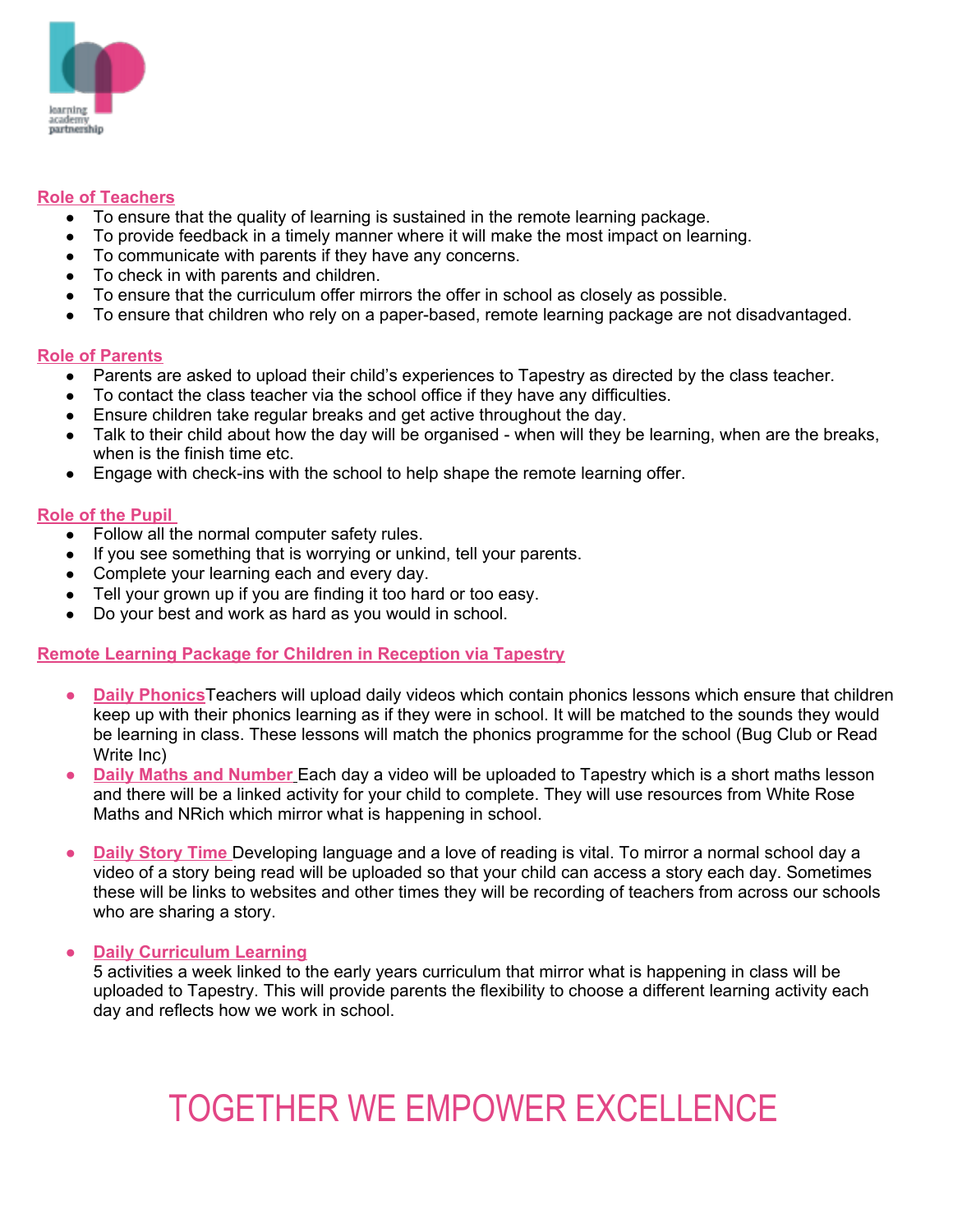

In addition to the 5 activities, a PE activity for health & wellbeing will be provided for each day. This may include: a walk, games in the garden, BoogieBeebies.

We ask that parents take pictures and upload what the children have been doing onto Tapestry so that your child's teachers can keep using this to plan the next set of learning activities and give feedback.

In order to do this, all learning will be shared by parents on Tapestry no later than 12pm each Friday.

#### **Paper based Remote Learning**

If you do not have access to Tapestry and cannot use an online platform your child's teacher will provide the same learning offer, but paper based.

They will ask you to come and collect the learning, unless you have been required to isolate. Your child's teacher will talk to you about how they can ensure your child accesses the learning package and how it is returned to the teacher.

#### **Remote Learning Package for Children in Nursery via Tapestry**

We have carefully considered the age and stage of development of children in Nursery and the type of remote learning package on offer to our children aged 5 and over is not suitable for our youngest pupils. Therefore we will provide a set of suggested activities that you can engage your child with as appropriate. We know that the children will be doing all sorts of wonderful things at home so please also continue to share these via Tapestry so that their key worker can check in and provide some comments.

Via Tapestry, we will provide

- Weekly suggested list of activities uploaded to Tapestry to support main areas through play.
- We will upload a daily story time or song using links to videos or recordings of staff.
- Not all pieces will receive feedback from the teacher or key worker but they will comment as per usual via Tapestry.
- We ask parents to continue to share what the children are doing via Tapestry.

### TOGETHER WE EMPOWER EXCELLENCE